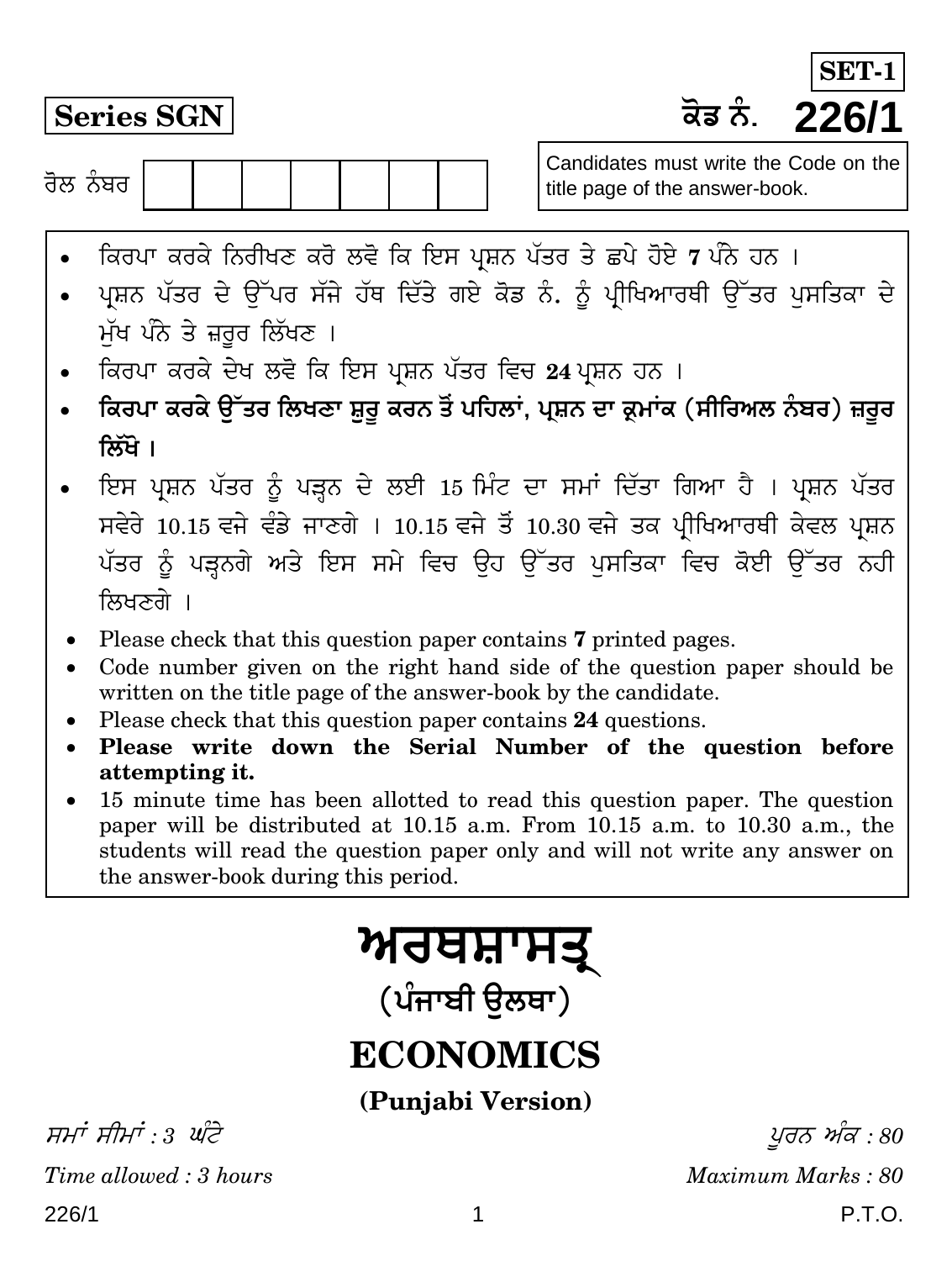## ਵਿਆਪਕ ਨਿਰਦੇਸ਼:

- ਦੋਹਾਂ ਖੰਡਾਂ ਦੇ **ਸਾਰੇ** ਪ੍ਰਸ਼ਨ ਜ਼ਰੂਰੀ ਹਨ ।  $(i)$
- ਹਰ ਇਕ ਪ੍ਰਸ਼ਨ ਦੇ ਨਿਰਧਾਰਿਤ ਅੰਕ ਉਸਦੇ ਸਾਹਮਣੇ ਦਿਤੇ ਗਏ ਹਨ ।  $(ii)$
- ਪ੍ਰਸ਼ਨ ਸੰਖਿਆ 1 4 ਅਤੇ 13 16 ਬਹੁਤ ਛੋਟੇ ਉੱਤਰ ਵਾਲੇ ਪ੍ਰਸ਼ਨ ਹਨ, ਹਰ  $(iii)$ ਇਕ ਪ੍ਰਸ਼ਨ ਦਾ 1 ਅੰਕ ਹੈ । ਇਨ੍ਹਾਂ ਚੋਂ ਹਰ ਪ੍ਰਸ਼ਨ ਦਾ ਉੱਤਰ ਕੇਵਲ **ਇੱਕ ਵਾਕ** ਵਿਚ ਦਿਓ ।
- ਪ੍ਰਸ਼ਨ ਸੰਖਿਆ 5 6 ਅਤੇ 17 18 ਛੋਟੇ ਉੱਤਰ ਵਾਲੇ ਪ੍ਰਸ਼ਨ ਹਨ, ਹਰ ਇਕ  $(iv)$ ਪ੍ਰਸ਼ਨ ਦੇ 3 ਅੰਕ ਹਨ । ਹਰ ਇਕ ਪ੍ਰਸ਼ਨ ਦਾ ਉੱਤਰ ਆਮਤੋਰ ਤੇ 60 ਸ਼ਬਦਾਂ ਤੋਂ ਵਧੇਰੇ ਨਹੀਂ ਹੋਣਾ ਚਾਹੀਦਾ ।
- ਪ੍ਰਸ਼ਨ ਸੰਖਿਆ 7 9 ਅਤੇ 19 21 ਵੀ ਛੋਟੇ ਉੱਤਰ ਵਾਲੇ ਪ੍ਰਸ਼ਨ ਹਨ, ਹਰ  $(v)$ ਇਕ ਪ੍ਰਸ਼ਨ ਦੇ 4 ਅੰਕ ਹਨ । ਹਰ ਇਕ ਪ੍ਰਸ਼ਨ ਦਾ ਉੱਤਰ ਆਮਤੋਰ ਤੇ 70 ਸ਼ਬਦਾਂ ਤੋਂ ਵਧੇਰੇ ਨਹੀਂ ਹੋਣਾ ਚਾਹੀਦਾ ।
- ਪ੍ਰਸ਼ਨ ਸੰਖਿਆ 10 12 ਅਤੇ 22 24 ਵਿਆਖਿਆਤਮਕ ਉੱਤਰ ਵਾਲੇ ਪ੍ਰਸ਼ਨ  $(vi)$ ਹਨ, ਹਰ ਇਕ ਪ੍ਰਸ਼ਨ ਦੇ 6 ਅੰਕ ਹਨ । ਹਰ ਇਕ ਪ੍ਰਸ਼ਨ ਦਾ ਉੱਤਰ ਆਮਤੋਰ ਤੇ 100 ਸਬਦਾਂ ਤੋਂ ਵਧੇਰੇ ਨਹੀਂ ਹੋਣਾ ਚਾਹੀਦਾ ।
- ਉੱਤਰ ਸੰਖੇਪ ਅਤੇ ਢਕਵੇ ਹੋਣੇ ਚਾਹੀਦੇ ਹਨ ਅਤੇ ਕੋਸਿਸ਼ ਕਰੋ ਕਿ ਦਿੱਤੀ ਹੋਈ  $(vii)$ ਸੀਮਾ ਵਿੱਚ ਹੀ ਦਿੱਤੇ ਜਾਣ ।

### ਖੰਡ ਅ

 $\mathcal{I}_{\mathcal{L}}$ 

 $\mathcal{I}_{\mathcal{L}}$ 

- ਸਕਾਰਾਤਮਕ (ਆਦਰਸ਼ਕ) ਅਰਥ ਸ਼ਾਸਤਰ ਦਾ ਇਕ ਉਦਾਹਰਣ ਦਿਓ । 1.
- ਸਥਿਰ ਲਾਗਤ ਦੀ ਪਰਿਭਾਸ਼ਾ ਦਿਓ ।  $2.$

226/1

2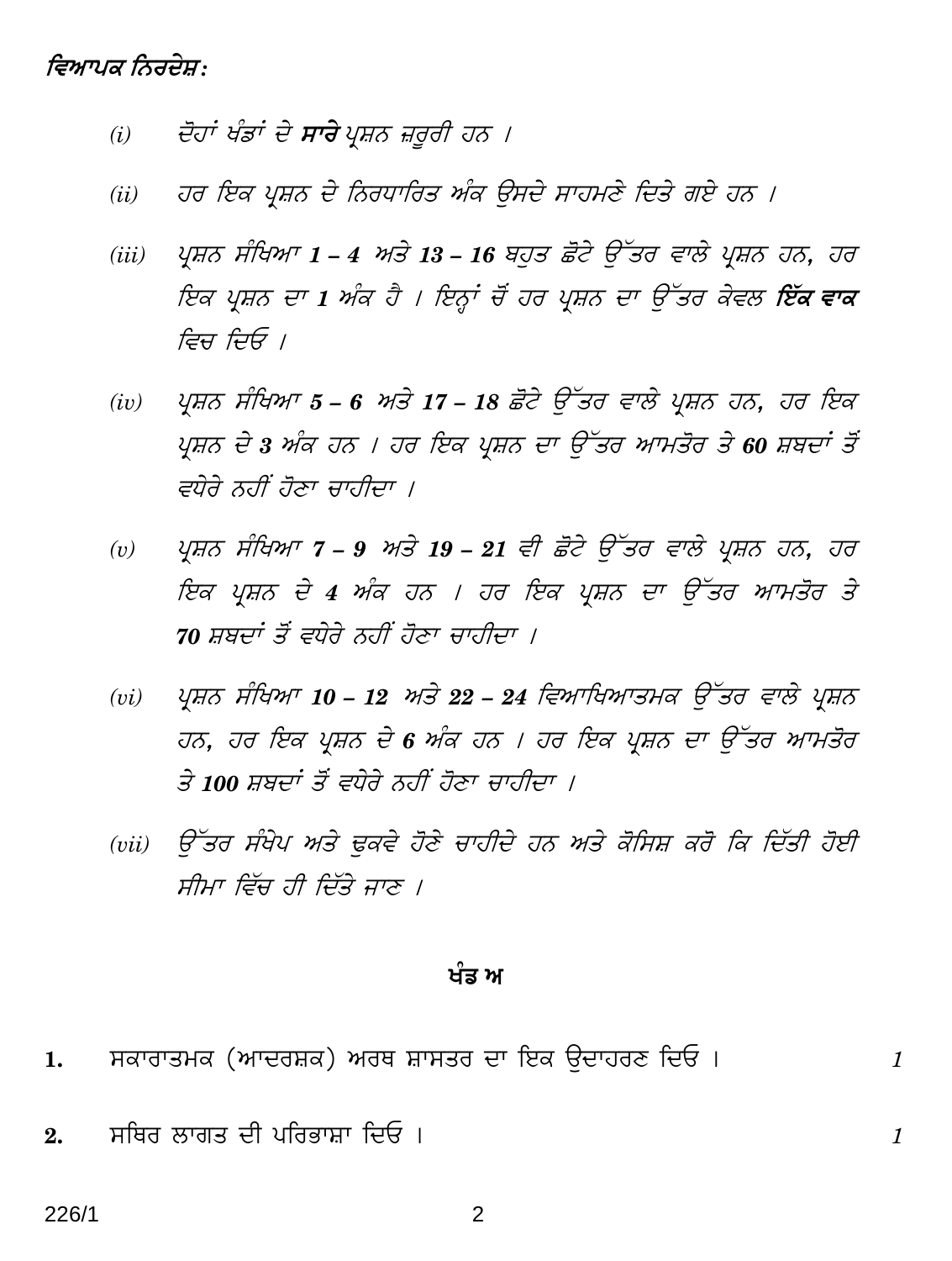- 3. ਜਦੋਂ ਔਸਤ ਉਤਪਾਦ ਵਧ ਤੋਂ ਵਧ ਹੁੰਦਾ ਹੈ, ਤਾ ਸੀਮਾਂਤ ਉਤਪਾਦ : (ਸਹੀ ਵਿਕਲਪ <u>ਚ</u>ਣੋਂ) *1* 
	- (a) ਅੰਸਤ ਉਤਪਾਦ ਦੇ ਬਰਾਬਰ ਹੰਦਾ ਹੈ
	- (b) ਔਸਤ ਉਤਪਾਦ ਤੋਂ ਘਟ ਹੰਦਾ ਹੈ
	- $(c)$  ਅੰਸਤ ਉਤਪਾਦ ਤੋਂ ਜ਼ਿਆਦਾ ਹੁੰਦਾ ਹੈ
	- (d) ਉਪਰਲਿਆਂ ਵਿਚੋਂ ਕੋਈ ਵੀ ਹੋ ਸਕਦਾ ਹੈ
- 4. ਜਦੋਂ 100 ਇਕਾਈਆਂ ਦਾ ਉਤਪਾਦਨ ਕਰਨ ਦੀ ਕਲ ਸਥਿਰ ਲਾਗਤ <del>₹</del> 30 ਹੋਵੇ ਅਤੇ  $\mathcal{W}$ ਸਤ ਪਰਿਵਰਤਨਸ਼ੀਲ (ਅਸਥਿਰ) ਲਾਗਤ ₹  $_3$  ਹੋਵੇ ਤਾਂ ਕਲ ਲਾਗਤ ਇਹ ਹੋਵੇਗੀ : (ਸਹੀ ਵਿਕਲਪ ਚਣੋ) *1* 
	- (a)  $\overline{\xi}$  3
	- (b)  $\bar{\tau}$  30
	- (c)  $\qquad \bar{\tau}$  270
	- (d)  $\bar{\tau}$  330
- **5.** ''qHgYy dBr EW\pY²¾ HrWp OpBy'' Yr HzYcr g`qgAp g`PpG & *<sup>3</sup>*

# ਿੰਦਰ ਸੀ। ਇਸ ਦੇ <mark>ਜਾਂ</mark>

''WH²¾rH Yy MtVpe'' Yr HzYcr g`qgAp g`PpG & *<sup>3</sup>*

**6.** ^yd}M `¥J W~ Hr \_pe h± ? \vcr Wcp£ ^yd}M `¥J ²¾pd qBgYr Wtd²¾p Hc} & *3*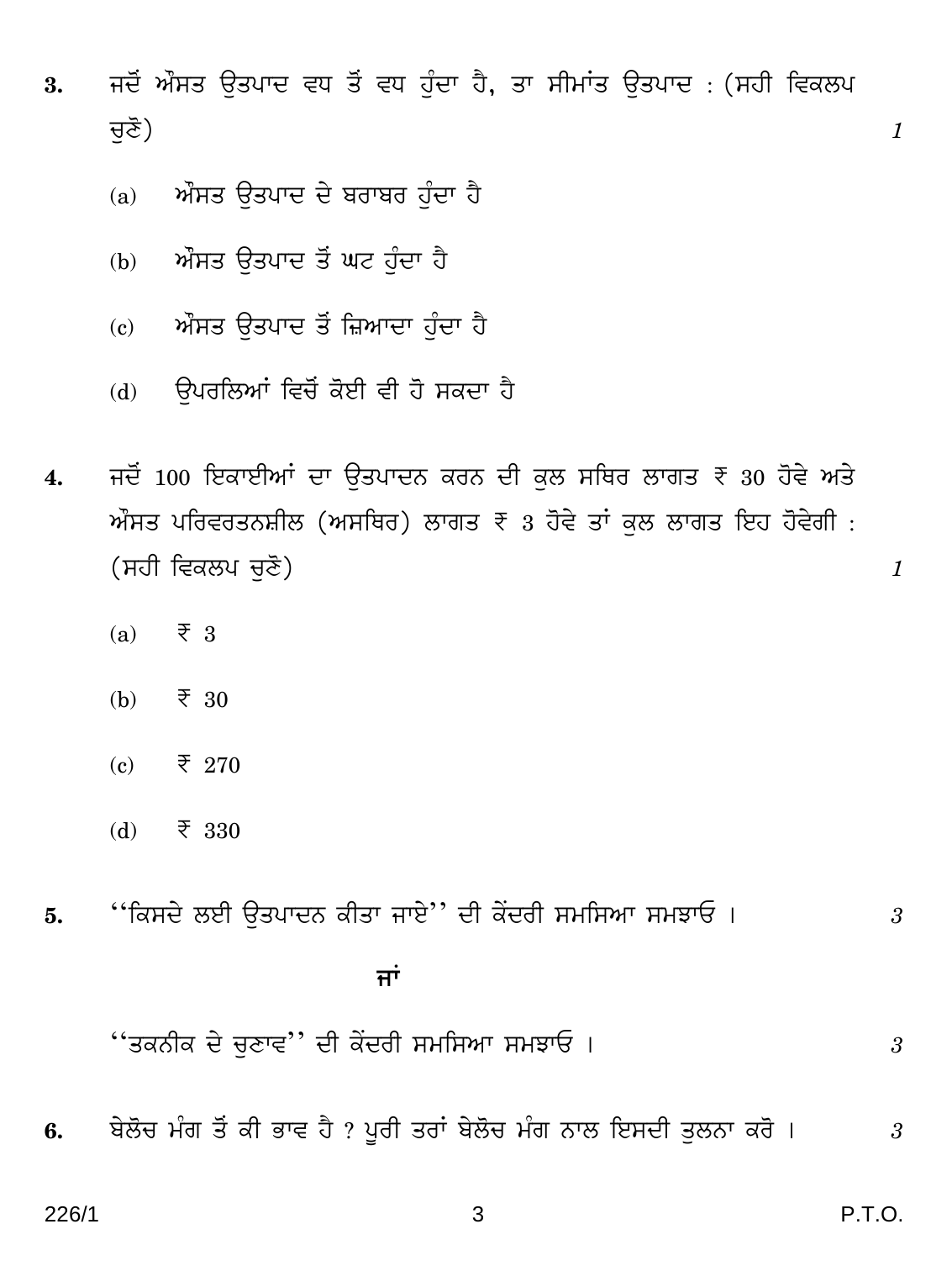7. ਇਕ ਵਸਤੂ ਦੀ ਕੀਮਤ ਪਤਾ ਹੋਣ ਤੇ ਇਕ ਉਪਭੋਗਤਾ ਇਹ ਕਿਵੇਂ ਫੈਸਲਾ ਕਰੇਗਾ ਕਿ Eh Eg egWv Yr qHW²¾r `pWcp IcrYy ? g`PpG & *4*

्यान्तराज्यसम्बद्धाः स्टब्स्<br>सर्वे अपूर्णलेखाः स्टब्स्

ਅਨੁਧਿਮਾਨ ਵਕਰ ਕੀ ਹੈ ? ਅਨੁਧਿਮਾਨ ਵਕਰ ਦੀਆਂ ਤਿੰਨ ਵਿਸ਼ੇਸ਼ਤਾਵਾਂ ਦੱਸੋ । 4

- 8. ਜਦੋਂ ਇਕ ਵਸਤ ਦੀ ਕੀਮਤ ₹ 4 ਪਤੀ ਇਕਾਈ ਤੋਂ ਵਧ ਕੇ ₹ 5 ਪਤੀ ਇਕਾਈ ਹੰਦੀ ਹੈ, ਤਾਂ ਇਸਦੀ ਬਜਾਰ ਪੂਰਤੀ 100 ਇਕਾਈ ਤੋਂ ਵਧ ਕੇ 120 ਇਕਾਈ ਹੋ ਜਾਂਦੀ ਹੈ।  $\mu$ ਰਤੀ ਦੀ ਕੀਮਤ ਲੋਚ ਦਾ ਲੇਖਾ ਕਰੋ । ਕੀ ਪੁਰਤੀ ਲੋਚਦਾਰ ਹੈ ? ਕਾਰਣ ਦਿਓ ।  $\mu$
- 9. ਸਭ ਤੋਂ ਉਪਰਲੀ ਕੀਮਤ ਸੀਮਾ ਦਾ ਨਿਰਧਾਰਨ ਤੋਂ ਕੀ ਭਾਵ ਹੈ ? ਇਸਦੇ ਪਰਿਣਾਮ g`PpG & *4*
- 10. ਅਨਧਿਮਾਨ (ੳਦਾਸੀਨ) ਵਕਰ ਵਿਸ਼ਲੇਸ਼ਣ ਰਾਹੀਂ ਇਕ ੳਪਭੋਗਤਾ ਦੇ ਸੰਤਲਨ ਦੀਆਂ ਸ਼ਰਤਾਂ ਸਮਝਾਓ ।  $6$
- 11. ਸੀਮਾਂਤ ਆਗਮ (ਸਮਪ੍ਰਾਪਤੀ) ਅਤੇ ਸੀਮਾਂਤ ਲਾਗਤ ਦੀ ਸਹਾਇਤਾ ਨਾਲ ਉਤਪਾਦਕ g¥Wtd²¾ YrAp£ fcWp£ g`PpG & *6*
- 12. ਏਕਾਧਿਕਾਰੀ ਪ੍ਰਤਿਯੋਗਤਾ ਦੀਆਂ ਤਿੰਨ ਵਿਸ਼ੇਸ਼ਤਾਵਾਂ ਲਿੱਖੋ । ਇਨ੍ਹਾਂ ਵਿਚੋਂ ਕਿਹੜੀ ਵਿਸੇਸ਼ਤਾ ਇਸਨੂੰ ਪੂਰਨ ਪ੍ਰਤਿਯੋਗਤਾਂ ਤੋਂ ਵੱਖ ਕਰਦੀ ਹੈ ਅਤੇ ਕਿਉਂ ? *6*

<u>ਜਾਂ</u>

<u>ਹੇਠ ਲਿਖਿਆਂ ਦੇ ਪਰਿਣਾਮ ਸਮਝਾਓ :  $6$ </u>

- (a) ਪੂਰਨ ਪ੍ਰਤਿਯੋਗਤਾ ਵਿਚ ਫਰਮਾਂ ਦੇ ਪ੍ਰਵੇਸ਼ ਕਰਨ ਅਤੇ ਉਦਯੋਗ ਛੋੜਨ ਦੀ ਆਜ਼ਾਦੀ
- (b) ਅਲਪਾਧਿਕਾਰ ਵਿਚ ਗੈਰ-ਕੀਮਤ ਪਤਿਯੋਗਤਾ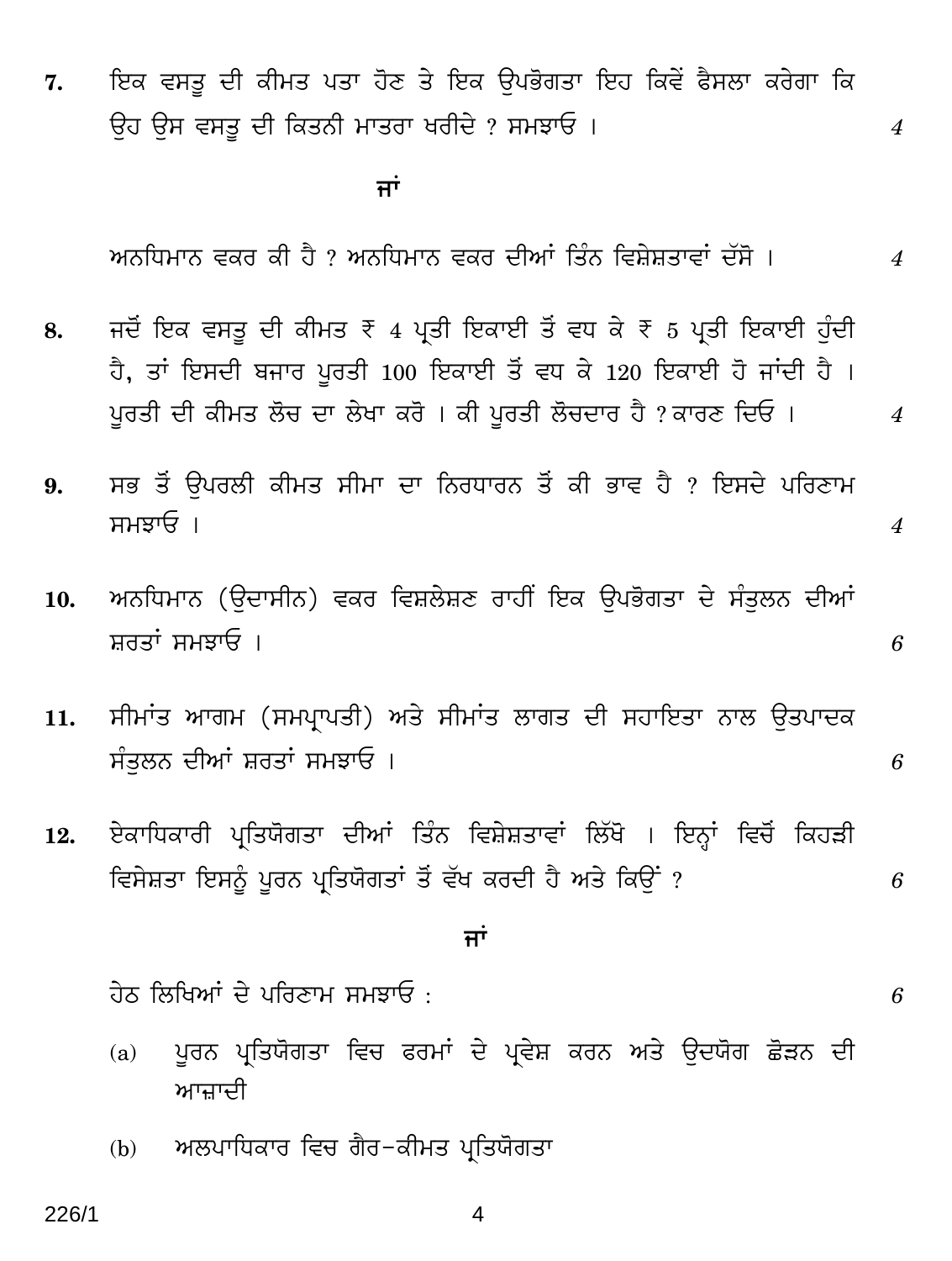13.

ਚਣੋਂ)

ਹੇਠ ਲਿਖਿਆਂ ਵਿਚੋਂ ਕਿਹੜਾ ਰਾਸ਼ਟਰੀ ਆਮਦਨ ਨੂੰ ਪ੍ਰਭਾਵਤ ਕਰਦਾ ਹੈ ? (ਸਹੀ ਵਿਕਲਪ

|     | (a) | ਵਸਤੂ ਅਤੇ ਸੇਵਾ ਕਰ                                                              |  |
|-----|-----|-------------------------------------------------------------------------------|--|
|     | (b) | ਨਿਗਮ ਕਰ                                                                       |  |
|     | (c) | ਆਰਥਿਕ ਸਹਾਇਤਾ                                                                  |  |
|     | (d) | ੳਪਰਲਿਆਂ ਵਿਚੋਂ ਕੋਈ ਵੀ ਨਹੀਂ                                                     |  |
| 14. |     | ਮੁਦਰਾ ਆਪੁਰਤੀ ਦੀ ਪਰਿਭਾਸ਼ਾ ਦਿਓ ।                                                |  |
| 15. |     | ਕੇਂਦਰੀ ਬੈਂਕ ਅਜੇਹਾ ਕਰਕੇ ਰਿਣ (ੳਧਾਰ) ਦੀ ੳਪਲਬਧੀ ਵਧਾ ਸਕਦਾ ਹੈ : (ਸਹੀ<br>ਵਿਕਲਪ ਚਣੋਂ) |  |
|     | (a) | ਪਨਰਖਰੀਦ ਦਰ (ਰੇਪੋ ਦਰ) ਵਧਾ ਕੇ                                                   |  |

- ਪ੍ਰਤਿਪਨਰ ਖਰੀਦ ਦਰ (ਰਿਵਰਸ ਰੇਪੋ ਦਰ) ਵਧਾ ਕੇ  $(b)$
- ਸਰਕਾਰੀ ਪ੍ਰਤੀਭੂਤੀਆਂ ਖਰੀਦ ਕੇ  $(c)$
- ਸਰਕਾਰੀ ਪ੍ਰਤੀਭੂਤੀਆਂ ਵੇਚ ਕੇ  $(d)$
- ਉਪਭੋਗਤਾ ਵਕਰ ਮੂਲ ਬਿੰਦੂ ਤੋਂ ਸ਼ੁਰੂ ਕਿਉਂ ਨਹੀਂ ਹੁੰਦਾ ? 16.
- ਹੇਠ ਲਿਖੀਆਂ ਵਿਚੋਂ ਕਿਹੜੀਆਂ ਅੰਤਿਮ ਵਸਤਾਂ ਹਨ ਅਤੇ ਕਿਹੜੀਆਂ ਮਧਵਰਤੀ ? ਕਾਰਨ 17. ਦਿਓ ।
	- ਚਾਹ ਦੀ ਦਕਾਨ ਤੇ ਦਧ ਦੀ ਖਰੀਦ  $(a)$
	- ਸਕੂਲ ਰਾਹੀਂ ਬਸ ਦੀ ਖਰੀਦ  $(b)$
	- ਸਕੂਲ ਕੈਨਟੀਨ ਵਿਚੋਂ ਵਿਦਿਆਰਥੀ ਰਾਹੀਂ ਜੂਸ ਦੀ ਖਰੀਦ  $(c)$

## ਜਾਂ

ਸਾਮਾਨਯ (nominal) ਆਮਦਨ ਪਤਾ ਹੋਣ ਤੇ ਅਸੀਂ ਵਾਸਤਵਿਕ ਆਮਦਨ ਕਿਵੇਂ ਪਤਾ ਕਰ ਸਕਦੇ ਹਾਂ ? ਸਮਝਾਓ ।

 $\boldsymbol{\beta}$ 

3

1

1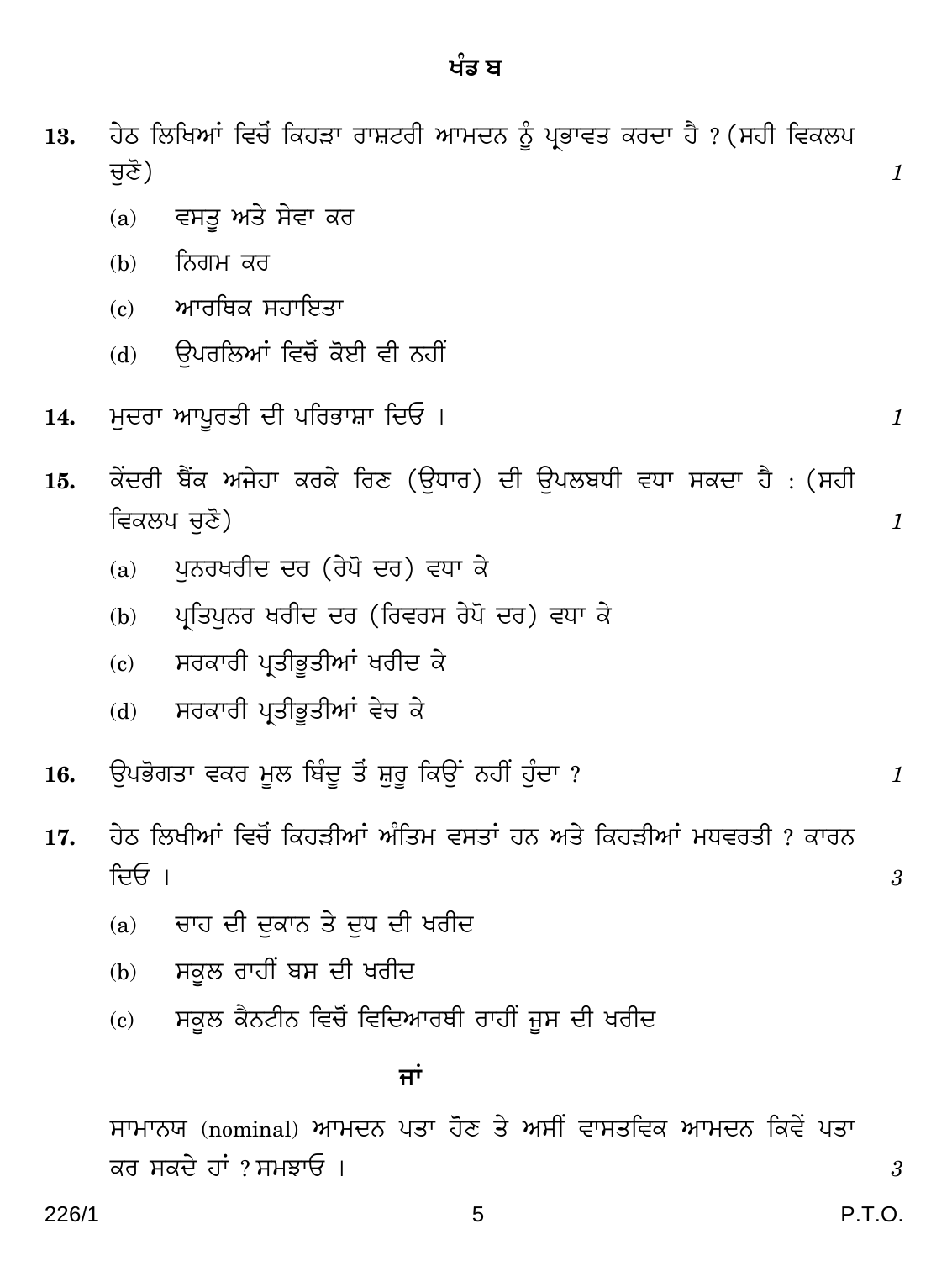- ਗਣਕ ਦੀ ਪਰਿਭਾਸ਼ਾ ਦਿਓ । ਸੀਮਾਂਤ ਉਪਭੋਗ ਪਰਵਿਰਤੀ ਅਤੇ ਗਣਕ ਦੇ ਦਰਮਿਆਨ 18. ਕੀ ਸੰਬੰਧ ਹੈ ? ਜੇਕਰ ਗੁਣਕ 4 ਹੈ ਤਾਂ ਸੀਮਾਂਤ ਉਪਭੋਗ ਪਰਵਿਰਤੀ ਦੇ ਮਲ ਦਾ ਲੇਖਾ ਕਰੋ ।
- ਭਾਰਤੀ ਰਿਜ਼ਰਵ ਬੈਂਕ ਦੀ ''ਅੰਤਮ ਰਿਣਦਾਤਾ'' ਦੇ ਰਪ ਵਿਚ ਭਮਿਕਾ ਸਮਝਾਓ । 19.
- ਮੁਦ੍ਰਾਸਫੀਤਿਕਾਰੀ ਅੰਤਰ ਤੋਂ ਕੀ ਭਾਵ ਹੈ ? ਇਸ ਨੂੰ ਘਟ ਕਰਨ ਦੇ ਤਿੰਨ ਉਪਾਅ ਦੱਸੋ । 20.  $\overline{4}$

### ਜਾਂ

ਸਮਗਰ ਮੰਗ ਤੋਂ ਕੀ ਭਾਵ ਹੈ ? ਇਸਦੇ ਘਟਕ (ਅੰਗ) ਦੱਸੋ ।

- ਸੀਮਾਂਤ ਉਪਭੋਗ ਪਵਿਰਤੀ ਦਾ ਮੱਲ 0.6 ਹੈ ਅਤੇ ਅਰਥਵਿਵਸਥਾ ਦੀ ਮਢਲੀ ਆਮਦਨ 21. ₹ 100 ਕਰੋੜ ਹੈ । ਆਮਦਨ, ਉਪਭੋਗ ਅਤੇ ਬਚਤ ਦਰਸਾਂਦੇ ਹੋਏ ਇਕ ਸਾਰਣੀ ਬਣਾਓ । ਜੇਕਰ ਸਵਾਯਤ (ਸਵਾਧੀਨ) ਨਿਵੇਸ਼ ₹ 80 ਕਰੋੜ ਹੋਵੇ ਤਾਂ ਆਮਦਨ ਦਾ ਸੰਤਲਨ ਸਤਰ ਦਰਸਾਓ ।
- <u>ਹੇਨ ਲਿਖਿਆਂ ਦੇ ਅਰਥ ਸਮਝਾਓ ·</u> 22.
	- ਰਾਜਸਵ (ਸਰਕਾਰੀ ਆਮਦਨ) ਘਾਟਾ  $(a)$
	- ਰਾਜਕੋਸ਼ੀ (ਸਰਕਾਰੀ ਖਜਾਨੇ ਦਾ) ਘਾਟਾ  $(b)$
	- ਮਢਲਾ ਘਾਟਾ  $\epsilon$ )

#### ਜਾਂ

ਸਰਕਾਰੀ ਬਜਟ ਦੇ ਹੇਠ ਲਿੱਖੇ ਉਦੇਸ਼ ਸਮਝਾਓ:

- ਸੰਸਾਧਨਾਂ ਦੀ ਵੰਡ  $(a)$
- ਆਮਦਨ ਵਖੇਵਿਆਂ ਨੂੰ ਘਟ ਕਰਨਾ  $(b)$
- ਵਿਨਿਮੇ ਦਰ ਦੇ ਵਾਧੇ ਨਾਲ ਪਏ ਰਾਸ਼ਟਰੀ ਆਮਦਨ ਉਪਰ ਪ੍ਰਭਾਵ ਸਮਝਾਓ । 23.  $(a)$ 6
	- ਭਗਤਾਨ ਸੰਤਲਨ ਵਿਚ 'ਘਾਟੇ' ਦੀ ਧਾਰਨਾ ਸਮਝਾਓ । (b)

6

6

3

 $\boldsymbol{\mathcal{A}}$ 

 $\boldsymbol{\varLambda}$ 

 $\boldsymbol{4}$ 

6